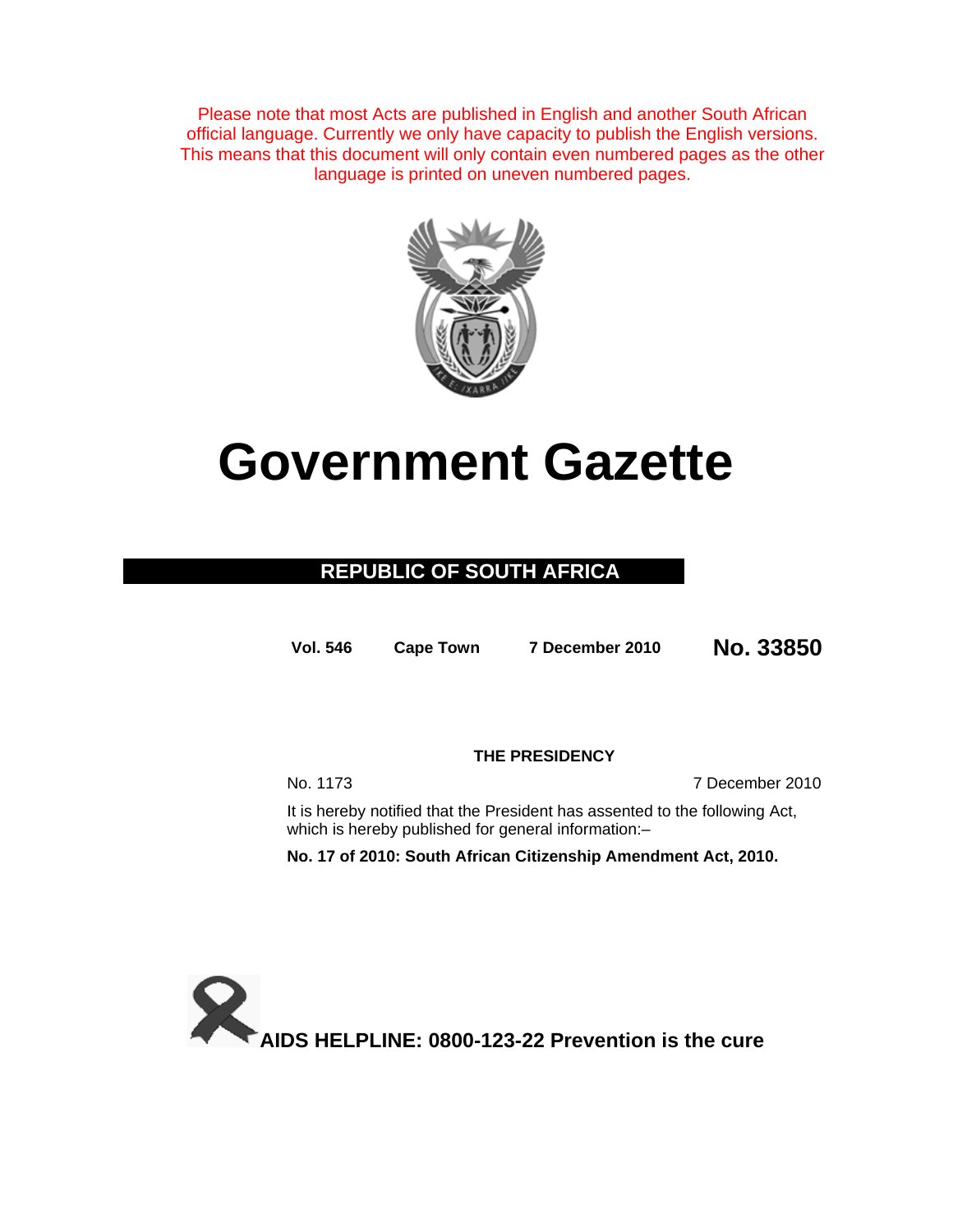Act No. 17 of 2010

SOUTH AFRICAN CITIZENSHIP AMENDMENT ACT, 2010

#### GENERAL EXPLANATORY NOTE:

Words in bold Iype in square brackels indicatc omissions from  $\overline{1}$  $\mathbf{1}$ **existing enactments.** Words underlined with a solid line indicate insertions in **existing enactments.**

> *(English text signed by the President.) (Assented to* 3 *December 2010.)*

## **ACT**

To amend the South African Citizenship Act, 1995, so as to substitute, insert or delete certain definitions; to revise the provisions relating to acquisition or citizenship by birth, descent and naturalisation; to repeal or to substitute certain obsolete references; and to effect certain technical corrections; and to provide for matters connected therewith.

**JE IT ENACTED** by the Parliament of the Republic of South Africa, as follows:-

#### Substitution of Chapter 1 of Act 88 of 1995

 Citizenship Act, 1995 (hereinafter referred to as the principal Act); 5 1. The following Chapter is hereby substituted for Chapter I of the South African

#### "Chapter 1

#### Definitions and Interpretation [and Application] of Act

#### **Definitions**

- 1.  $[$ (1)] In this Act, unless the context otherwise indicates--
- [(i) 'alien' means a person who is not a South African citizen; (xviii) 10
- **(ii) 'customary union'means the association ora man and a woman in** a conjugal relationship according to indigenous law and custom, where neither the man nor the woman is party to a subsisting

marriage, which is recognised by the Minister in terms of section 1(4) of this Act; (v)]  $15$ 'Children's Act' means the Children's Act, 2005 (Act No, 38 of 2005);

'Constitution' means the Constitution of the Republic of South Africa, 1996;

- $[(iii)]$  **'Department'** means the Department of Home Affairs;  $[(i)]$  20 **'foreigner'** means a person who is not a South African citizen;
- $[(iv)]$  'former states' means-
	- (a) the former Republic of Transkei as referred to in the Status of Transkei Act, 1976 (Act No. 100 of 1976);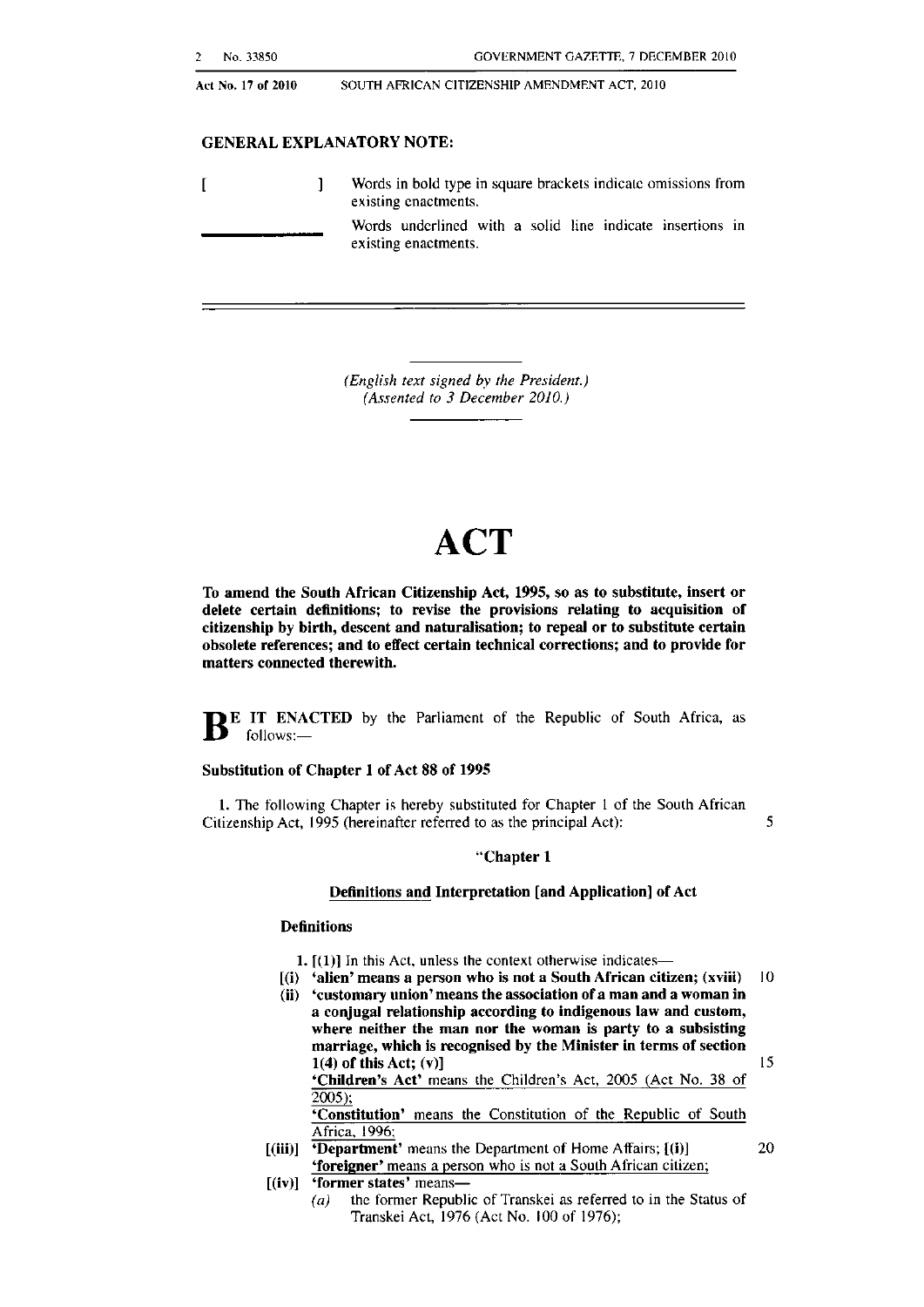Act No, 17 of 2010

SOUTH AFRICAN CITIZENSHIP AMENDMENT ACT, 2010

- *(h)* the former Republic of Bophuthatswana as referred to in the Status of Bophuthatswana Act, 1977 (Act No, 89 of 1977);
- $(c)$  the former Republic of Venda as referred to in the Status of Venda Act, 1979 (Act No. 107 of 1979); and
- (d) the former Republic of Ciskei as referred to in the Status of  $5$ Ciskei Act, 1981 (Act No, 1\0 of 1981); [(xvi)
- (v) 'husband' includes a busband in a customary union; (ii)] 'Immigration Act' means the Immigration ACI, 2002 (Act No. 13 of 2002);
- Majority Act, 1972 (Act No. 57 of 1972), been declared to be a  $[(vi)]$  'major' means any person who has attained the age of  $[21]$  18 years 10 [or who has under the provisions of section 2 of the Age of major, and includes a person under the age of 21 years who has contracted a legal marriage; (vii)

#### (vii)] 'marriage' [includes a customary union] means-

 $(a)$  a marriage concluded in terms of-

- (i) Ihe Marriage Act, 1961 (Act No, 25 of 1961); or
	- (ii) the Recognition of Customary Marriages Act, 1998 (Act No. 120 of 1998);
- *(b)* a civil union concluded in terms of the Civil Union Act, 2006 20 (Act No. 17 of 2006); or
- $(c)$  a marriage concluded in terms of the laws of a foreign country;  $[(\nabla \mathbf{ii})$
- (viii)] 'Minister' means the Minister of Home Affairs;  $[(x)]$
- (ix)] 'minor' [or 'minor child'J means any person who is not a major; 25  $[(ix)]$

'permanent residence' means permanent residence in terms of the Immigration Act;

'permanent resident' means a person having permanent residence status in terms of the Immigration Act; 30

- $[(x)]$  'prescribed' means prescribed by regulation;  $[(xy)]$
- $(xi)$ ] 'prior law' means any law repealed by section 26;  $[(xvii)$
- (xii)] 'regulation' means a regulation made under section 23;  $[(xi)$
- (xiii)] 'responsible parent' means a parent [as] contemplated in [section 1 of the Guardianship Act, 1993 (Act No. 192 of 1993)] Chapter 3 of 35 the Children's Act; [(xiv)
- $(xiv)$ ]  $\overline{S\}$  spouse' [includes a spouse in a customary union] means a person who is a party to a marriage recognised in terms of this Act;  $[(iv)]$
- (xv)] 'this Act' includes the Schedules to the Act and the regulations [; (vi)
- (xvi) 'wife' includes a wife in a customary union. (iii)], 40

#### Interpretation of Act

 $[(2)]$  **IA.** (1) For the purposes of this Act, unless clearly inconsistent with the provisions of this  $Act$ —

- (a) any reference in this Act to entrance into the Republic, to permanent residence in the Republic, to any period of residence or ordinary 45 residencc in the Republic or to any period of absence from the Republic, shall be construed to include any entrance into, residence in or absence from the Republic of South Africa or any of the former states as they had existed immediately prior to the commencement of the Constitution; 50
- (b) the expressions 'in the Republic' and 'outside the Republic' shall be construed as if tbe fonner states were part of the former Republic of South Africa, whenever it has to be determined whether any event or action which occurred or took place prior to the commencement of the Constitution, occurred or took place in or outside the Republic; and 55
- $(c)$  the expression 'Government of the Republic' shall be construed to include the governments of the former states whenever it has to be determined if a person was in the service of the Government of the Republic prior to the commencement of the Constitution.  $[(3)] (2)$  For the purposes of this Act- 60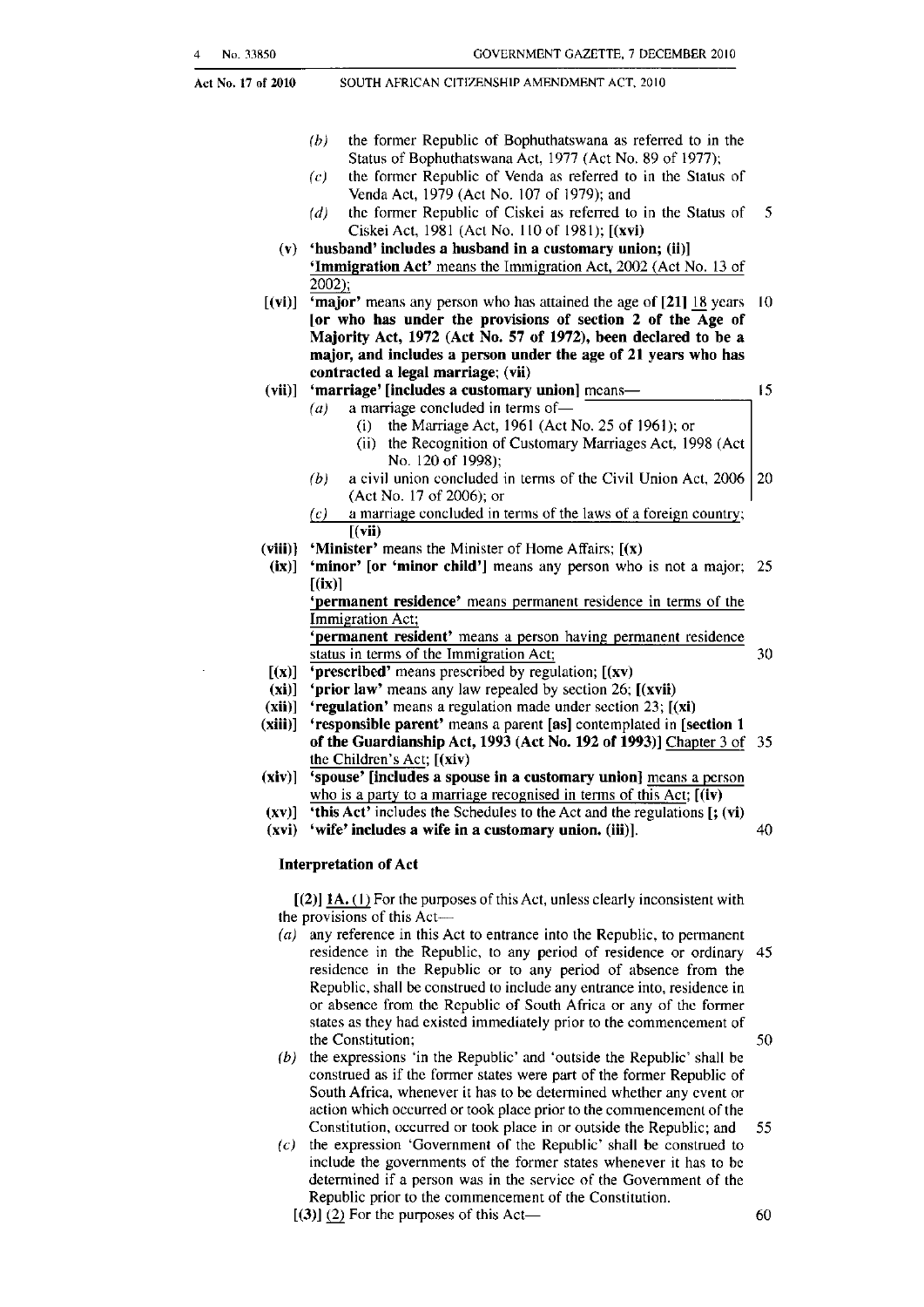#### SOUTH AFRICAN CITIZENSHIP AMENDMENT ACT. 2010

- country; (a) a person born aboard a registered ship or aircraft shall be deemed to have been born at the place where the ship or aircraft is registered, and a person born aboard an unregistered ship or aircraft belonging to the Government of any country shall be deemed to have been born in that country; 5
- $(b)$  a person-
	- $(i)$  to whom an exemption from  $[the$  prohibition mentioned in section 23(a) of the Aliens Control Act, 1991 (Act No. 96 of 1991)] compliance with visa requirements in terms of section 10A of the Immigration Act, has been granted unconditionally 10 and for an unspecified period in terms of section [28(2)]  $10A(4)(a)$  of that Act, whether as an individual or as a member of a category of persons; or
	- (ii) to whom [the said prohibition is not applicable by virtue of section  $29(1)(a)$  or (c) of that Act] an exemption has been 15 granted in terms of section  $31(3)(a)$  or  $(c)$  of the Immigration Act,

and who entered the Republic or is in the Republic for purposes of permanent residence, shall be deemed to be or have been lawfully admitted to the Republic for permanent residence therein, or 20 permanently and lawfully residing in the Republic.

- $[(4)]$  (3) For the purposes of this Act-
- (a)  $[A]$  a customary [union shall be recognised by the Minister for the purposes of this Act] marriage and a marriage concluded in terms of the laws of a foreign country shall be recognised by the Minister, if the 25 Minister is satisfied, upon information submitted to him or her in the prescribed form by the applicant and such other person alleged to be the applicant's spouse in the [customary union] marriage concerned, that the applicant is in fact a spouse in the [customary union in question.] said marriage; and 30
- (b) [The) the Minister may, in addition to any information submitted in terms of paragraph  $(a)$  or to clarify any information so submitted, call for further information to be submitted to him or her, or may call upon any person to appear before him or her and require or allow such person to give such oral information or produce such other informa- 35 tion as in the opinion of the Minister may assist him or her in deciding the matter in question. " .

#### Substitution of section 2 of Act 88 of 1995

2. The following section is hereby suhstituted for section 2 of the principal Act:

#### "Citizenship by birth

40

- 2. (I) Any personwho immediately prior to the date of commencement of the South African Citizenship Amendment Act, 2010, was a South African citizen by birth; or (b) who is born in or outside the Republic, one of his or her parents, at the  $\frac{145}{120}$ time of his or her birth, being a South African citizen, shall be a South African citizen by birth. (2) Any person born in the Republic and who is not a South African citizen by virtue of the provisions of subsection (1) shall be a South African  $\begin{vmatrix} 50 \\ 50 \end{vmatrix}$ (a) he or she does not have the citizenship or nationality of any other country. or has no right to such citizenship or nationality; and
	- (b) his or her birth is registered in the Republic in accordance with the Births and Deaths Registration Act, 1992 (Act No. 51 of 1992).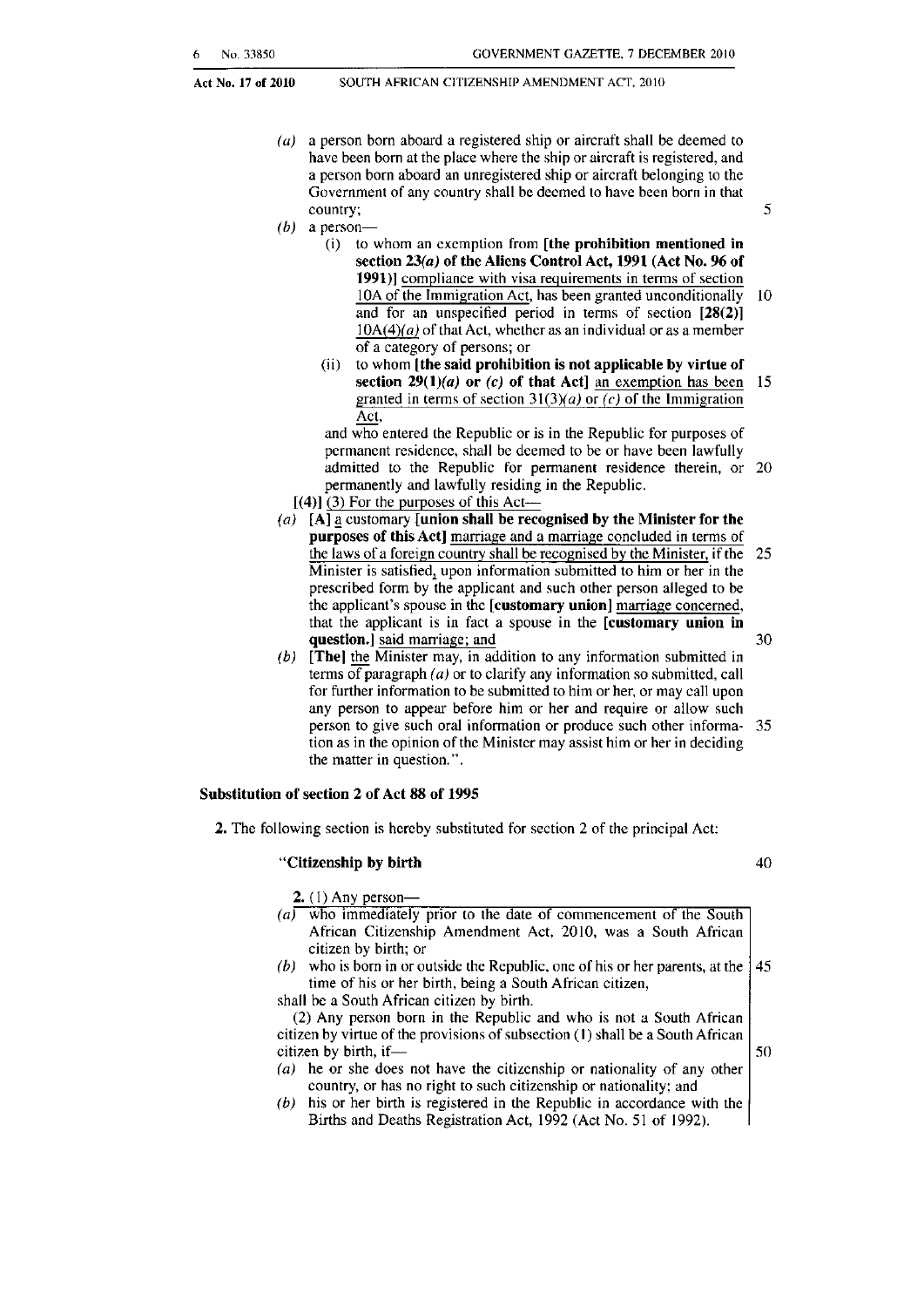Act No. 17 of 2010

SOUTH AFRICAN CITIZENSHIP AMENDMENT ACT, 2010

(3) Any person born in the Republic of parents who have been admitted into the Republic for permanent residence and who is not a South African citizen, qualifies to be <sup>a</sup> South African citizen by birth, if-

- (a) he or she has lived in the Republic from the date of his or her birth to the date of becoming a major; and  $\vert 5 \rangle$
- $(b)$  his or her birth is registered in the Republic in accordance with the Births and Deaths Registration Act, 1992 (Act No. 51 of 1992).".

#### Substitution for section 3 of Act 88 of 1995, as amended by section 2 of Act 69 of 1997

3. The following section is hereby substituted for section 3 of the principal Act: 10

#### "Citizensbip by descent

3. Any person who is adopted in terms of the provisions of the Children's Act by a South African citizen and whose birth is registered in accordance with the provisions of the Births and Deaths Registration Act, 1992 (Act No. 51 of 1992), shall be a South African citizen by descent.". 15

#### Substitution of section 4 of Act 88 of 1995, as amended by section 3 of Act 69 of 1997

4. The following section is hereby substituted for section 4 of the principal Act:

#### "Citizenship by naturalisation

4. (1) Any person who-

- (a) immediately prior to the date of the commencement of the South  $20$ African Citizenship Amendment Act. 2010, was a South African citizen by naturalisation; or
- $(b)$  in terms of this Act is granted a certificate of naturalisation as a South African citizen in terms of section 5, shall be a South African citizen by naturalisation. 25

(2) Any person referred to in subsection  $(1)(b)$  shall, with effect from the date of the issue of the cenificate, be a South African citizen by naturalisation.

 residence, qualifies to apply for South African citizenship upon becoming a (3) A child born in the Republic of parents who are not South African citizens or who have not been admitted into the Republic for permanent  $\vert$  30 major if-

- (a) he or she has lived in the Republic from the date of his or her birth to the date of becoming a major; and
- his or her birth has been registered in accordance with the provisions  $\vert 35 \rangle$ of the Births and Deaths Registration Act, 1992 (Act No. 51 of 1992).".

#### Amendment of section 5 of Act 88 of 1995, as amended by section 4 of Act 69 of 1997

5. Section 5 of the principal Act is hereby amended-

- (a) by the substitution in subsection (1) for the words preceding paragraph (a) of 40 the following words:
	- "The Minister may, upon application in the prescribed [form] manner, grant a certificate of naturalisation as a South African citizen to any [alien] foreigner who satisfies the Minister that-";
- (b) by the substitution in subsection (1) for paragraphs (b) and (c) of the following 45 paragraphs, respectively:

 $''(b)$  he or she has been [lawfully] admitted to the Republic for permanent residence therein; and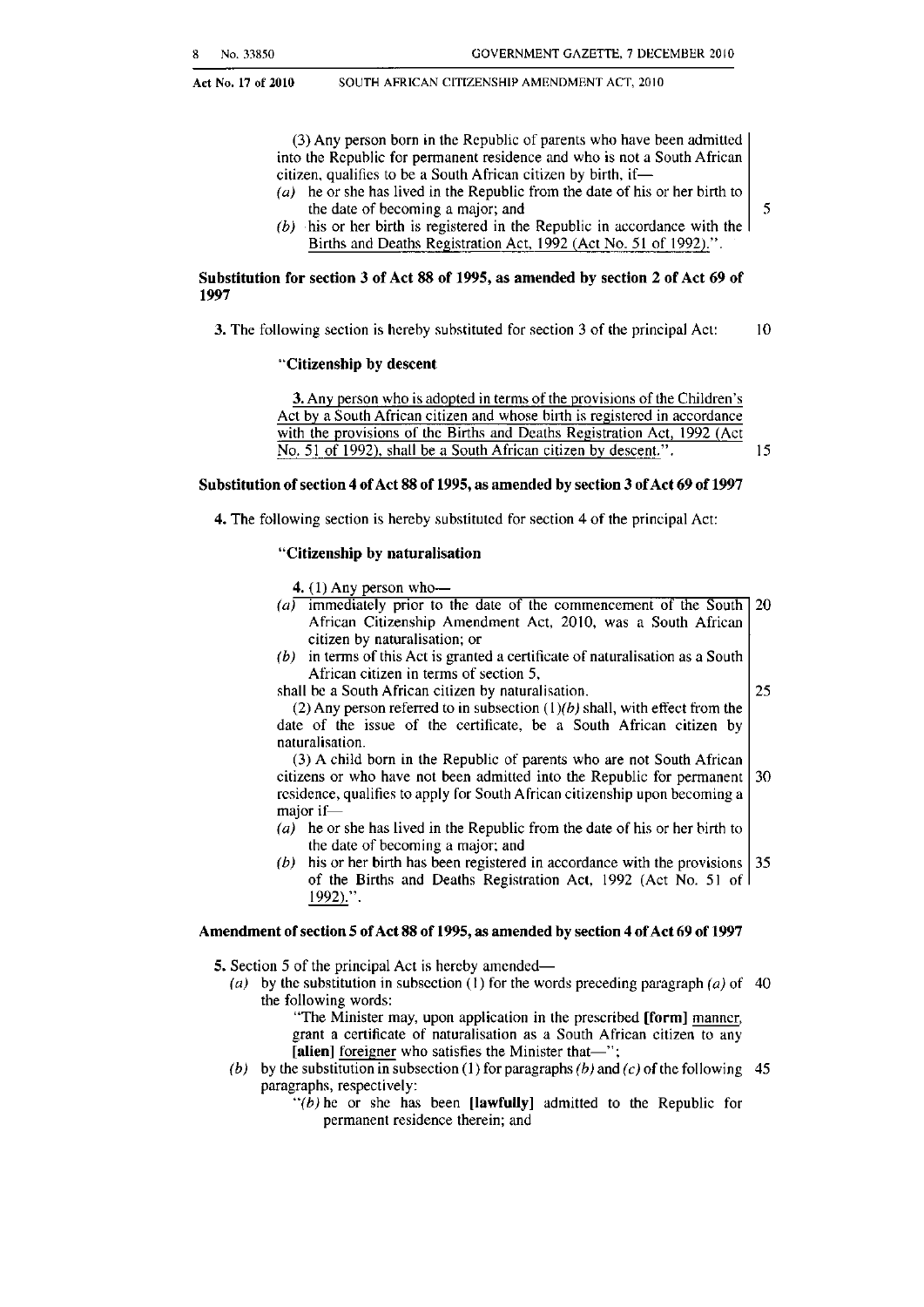Act No, 17 of 2010

SOUTH AFRICAN CITIZENSHIP AMENDMENT ACT, 2010

- for a further period of not less than four years during the eight  $5$  $(c)$  he or she is ordinarily resident in the Republic and that he or she has been so resident for a continuous period of not less than [one year] five years immediately preceding the date of his or her application[, and that he orshe has, in addition, been resident in the Republic years immediately preceding the date of his or her application]; and";
- *(el* by the substitution in suhsection (I) for paragraph *(gl* of the following paragraph:
	- "(g) he or she has [an] adequate knowledge of the responsibilities and  $10$ privileges of South African citizenshipl.]; and";
- (d) by the addition to subsection (1) of the following paragraph:
	- $f'(h)$  he or she is a citizen of a country that allows dual citizenship: Provided that in the case where dual citizenship is not allowed by his or her country, such person renounces the citizenship of that  $|15|$ country and furnishes the Minister with the prescribed proof of such renunciation. ";
- *(el* by the substitution for subsection (4) of the following subsection:

"(4) (a) The Minister may, notwithstanding the provisions of subsection  $(1)$ , upon application in the prescribed form  $[$ by the 20 **responsible parent or the guardian]** for a certificate of naturalisation in respect of a minor who is permanently and lawfully resident in the Republic, grant to that minor a certificate of naturalisation as a South African citizen.

(b) An application in terms of paragraph  $(a)$  must be made by the 25 responsible parent or the legal guardian of the minor concerned.";

*(f)* by the substitution for subsection (5) of the following subsection:

"(5) The Minister may. notwithstanding the provisions of subsection (I), upon application in the prescribed manner, grant a certificate of naturalisation as a South African citizen to a foreigner who satisfies the  $\vert$  30 Minister that he or she is the spouse or surviving spouse of a South

- African citizen and that he or she has been- (a) admitted to the Republic for permanent residence;
- 
- (b) ordinarily resident in the Republic for a prescribed period; and  $(c)$  married to such citizen during the period contemplated in paragraph  $\vert$  35
	- $(b)$ ."; and
- *(g)* by the substitution in subsection (9) for paragraph *(a)* of the following paragraph:

*"(al* Notwithstanding anything to the contrary contained in subsection (1) $(c)$ , the Minister may under exceptional circumstances grant a 40 certificate of naluralisation as South African citizen to an applicant who does not comply with the requirements of [the said] subsection  $(1)(c)$ relating to residence or ordinary residence in the Republic.".

#### Amendment of section 6 of Act 88 of 1995

6. Section 6 of the principal Act is hereby amended by the addition of the following 45 subsection:

"(3) Any person who obtained South Ali-iean citizenship by naturalisation in terms of this Act shall cease to be a South African citizen if he or she engages, under the flag of another country. in a war that the Republic does not support." .

#### Amendment of section 8 of Act 88 of 1995 50

7. Section 8 of the principal Act is hereby amended by the substitution for subsection (3) of the following suhsection:

 citizenship under this section or section [9 or] 10, that person shall cease to be a "(3) Whenever the Minister deprives a person of his or her South African South African citizen with effect from such date as the Minister may direct and 55 thereupon the certificate of naturalisation or any other certificate issued under this Act in relation to the status of the person concerned, shall be surrendered to the Minister and cancelled, and any person who refuses or fails on demand to surrender any such certifleate which he or she has in his or her possession, shall be guilty of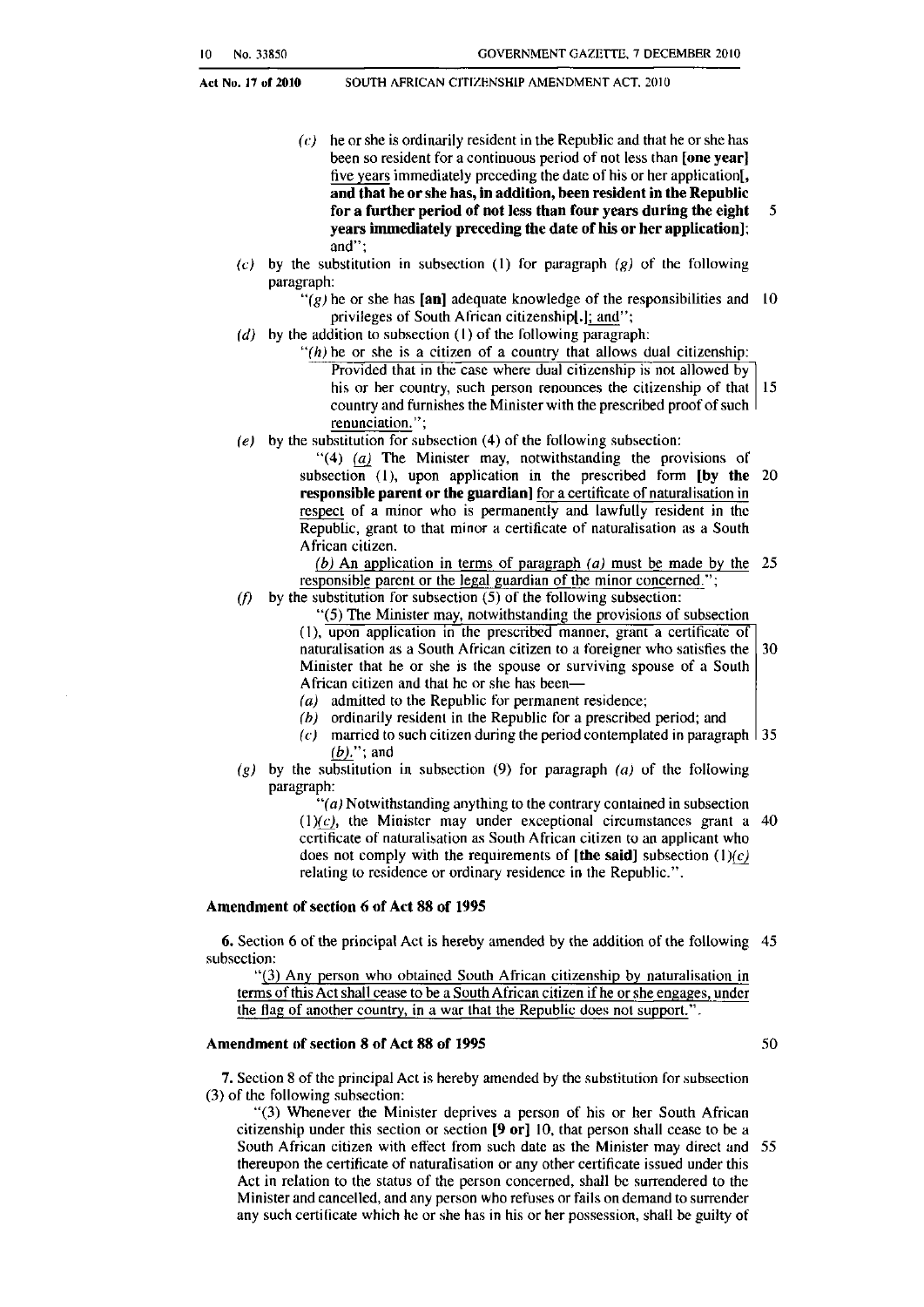Act No. 17 of 2010 SOUTH AFRICAN CITIZENSHIP AMENDMENT ACT, 2010

an offence and liable on conviction to a flne or to imprisonment for a period not exceeding **[two]** five years, or to both such fine and imprisonment.".

#### Substitution of section 10 of Act 88 of 1995

8. The following section is hereby substituted for section 10 of the principal Act:

#### "Deprivation of citizenship in case of children 35

10. Whenever the responsible parent of a minor has in terms of the provisions of section  $[6, 8 \text{ or } 9]$  6 or 8 ceased to be a South African citizen, the Minister may, with due regard to the provisions of the [Guardianship] Act, 1993 (Act No. 192 of 1993)] Children's Act, order that such minor, if he or she was born outside the Republic and is under the age of 18 years, 10 shall cease to be a South African citizen.".

#### Amendment of section 11 of Act 88 of 1995, as amended by section 6 of Act 69 of 1997

9. Section II of the principal Act is hereby amended by the substitution for subsection (3) of the following subsection: 15

"(3) Whenever-

- (a) a South African citizen by naturalisation or registration ceased to be a South African citizen by virtue of the provisions of any prior law; or
- (b) a South African citizen by naturalisation ceases to be a South African citizen by virtue of the provisions of section 6, 7,  $8[$ , 9] or 10, 20

he or she shall, for the purposes of the [Aliens Control Act, 1991 (Act No. 96 of 1991)] Immigration Act, but subject to the provisions of subsection  $(4)$ , be deemed to be  $[$ an alien $]$  a foreigner who is not--

- (i) in possession or [is not] deemed to be in possession of a permit referred to in section  $[25 \text{ or } 26]$  10(2) or 25(2) of that Act; or 25
- (ii) in terms of section  $\sqrt{28(2)}$  31(2)(a) of the said Act, exempted or deemed to be exempted from the [prohibition in] provisions of section  $[23(a)]10(1)$  of that Act." .

#### Amendment of section 13 of Act 88 of 1995, as amended by section 7 of Act 69 of **1997** 30

10. Section 13 of the principal Act is hereby amended—

- (a) by the deletion of subsection (1);
- (b) by the substitution in subsection (3) for paragraph  $(a)$  of the following paragraph:

 the provisions of any prior law or by virtue of the provisions of section 9 "(a) Any person who ceased to be a South African citizen by virtue of  $35$ as it existed immediately before its repeal by section I of the South African Citizenship Amendment Act, 2004 (Act No. 17 of 2004), or who ceases to be a South African citizen by virtue of the provisions of section 6, 7, 8[, 9] or 10 may— 40

- 
- (i) if he or she is not a person [as] referred to in section  $11(3)$  and who is residing in the Republic permanently or returns to the Republic for permanent residence therein, as the case may be; or
- (ii) if he or she is a person as referred to in section  $11(3)$  and a permit for permanent residence referred to in section 25 of the [Aliens 45 Control Act, 1991 (Act No. 96 of 1991),] Immigration Act is issued to him or her,

apply to the Minister in the prescribed [form] manner for the resumption of his or her former South Afiican citizenship."; and